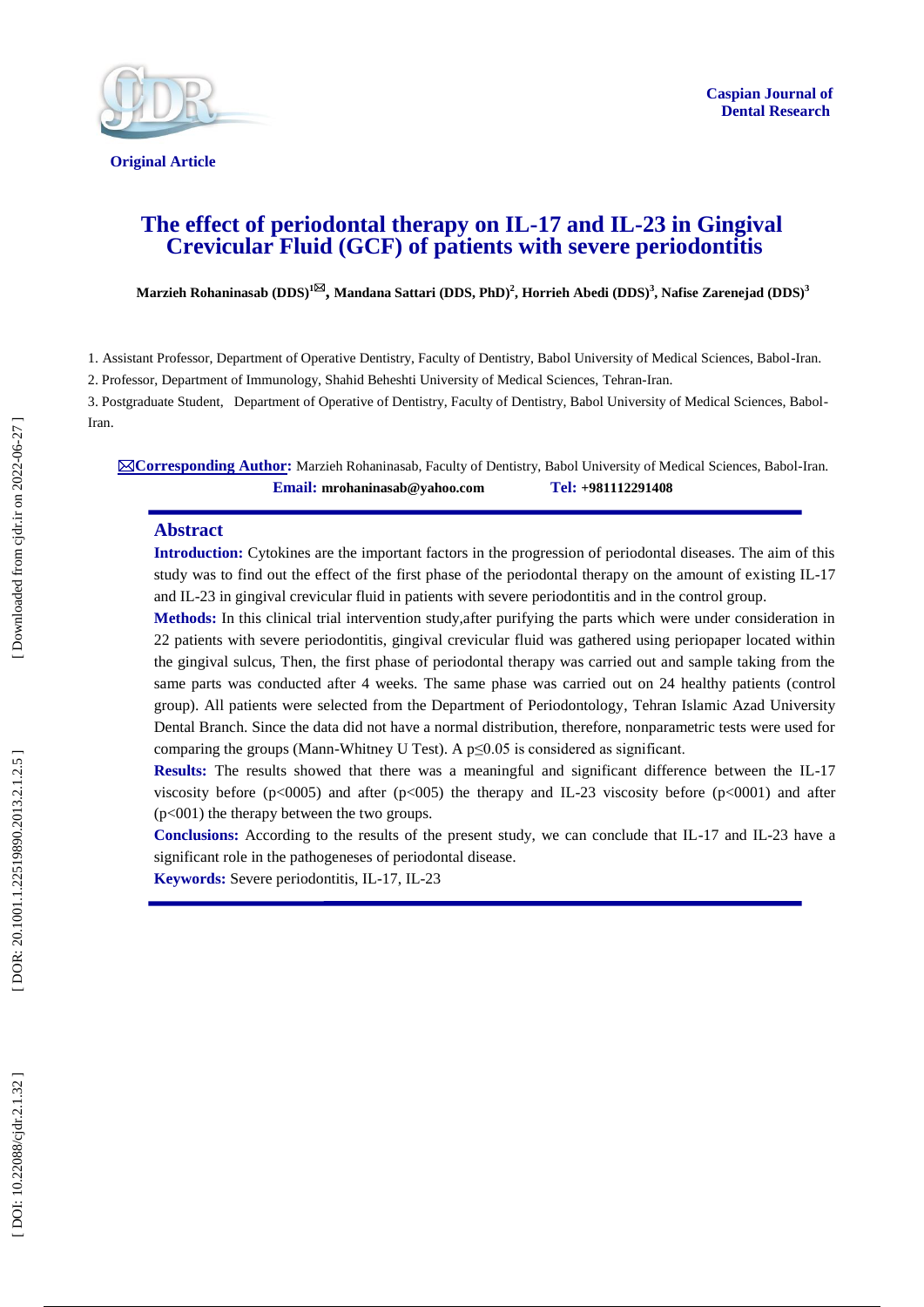

# **32 مايع شيار تاثيرفازايل درمان پريًدوتال برميسان ايىترلًکيه های 71ي**

**لثه ای بيماران دارای پريًدوتيت شديد**

**مقدمه:** سایتوکاین ها فاکتورهای مهمی درپیشرفت بیماری های پریودنتال هستند. هدف ازاین مطالعه تعیین تاثیرفازاول درمان پریودنتال برمیزان اینترلوکین های ۱۷و۲۳ مایع شیارلثه ای بیماران دارای پریودنتیت شدید و گروه کنترل<br>می باشد<mark>.</mark>

**ريش ها:** پس ازپرکردن فرم رضایتىامٍ بیماران ياجد ضرایط يارد مطالعٍ ضدٌ يمایع ضیار لثٍ ای 33 بیمار دارای **مًاد ي** پریودنتیت و ۲۲ بیمارسالم (گروه کنترل) توسط periopaper جمع آوری شد. ۴ هفته پس از انجام فاز اول درمان پریودنتال شامل جرم گیری و آموزش بهداشت دوباره نمونه گیری انجام شده و برای انجام تست ELISA به آزمایشگاه فرستاده شد.

**يافته ها:** نتايج نشان دادند که ميزان اينترلوکين ۱۷ قبل ( 0005>p) و بعد از درمان پريودنتال (p<005 ) و ینترلوکین ۲۳ قبل (0001>p) و بعد از درمان(0011)p<) بین دو گروه تغییر می یابد.

**نتیجه کیری:** براساس یافته های این مطالعه می توان نتیجه گرفت که اینترلوکین های ۱۷و۲۳ نقش مهمی درپیشرفت<br>بیماری پریودنتال دارند.

**واژگان کلیدی:** پریودنتیت شدید، اینترلوکین ۲۳ اینترلوکین ۲۳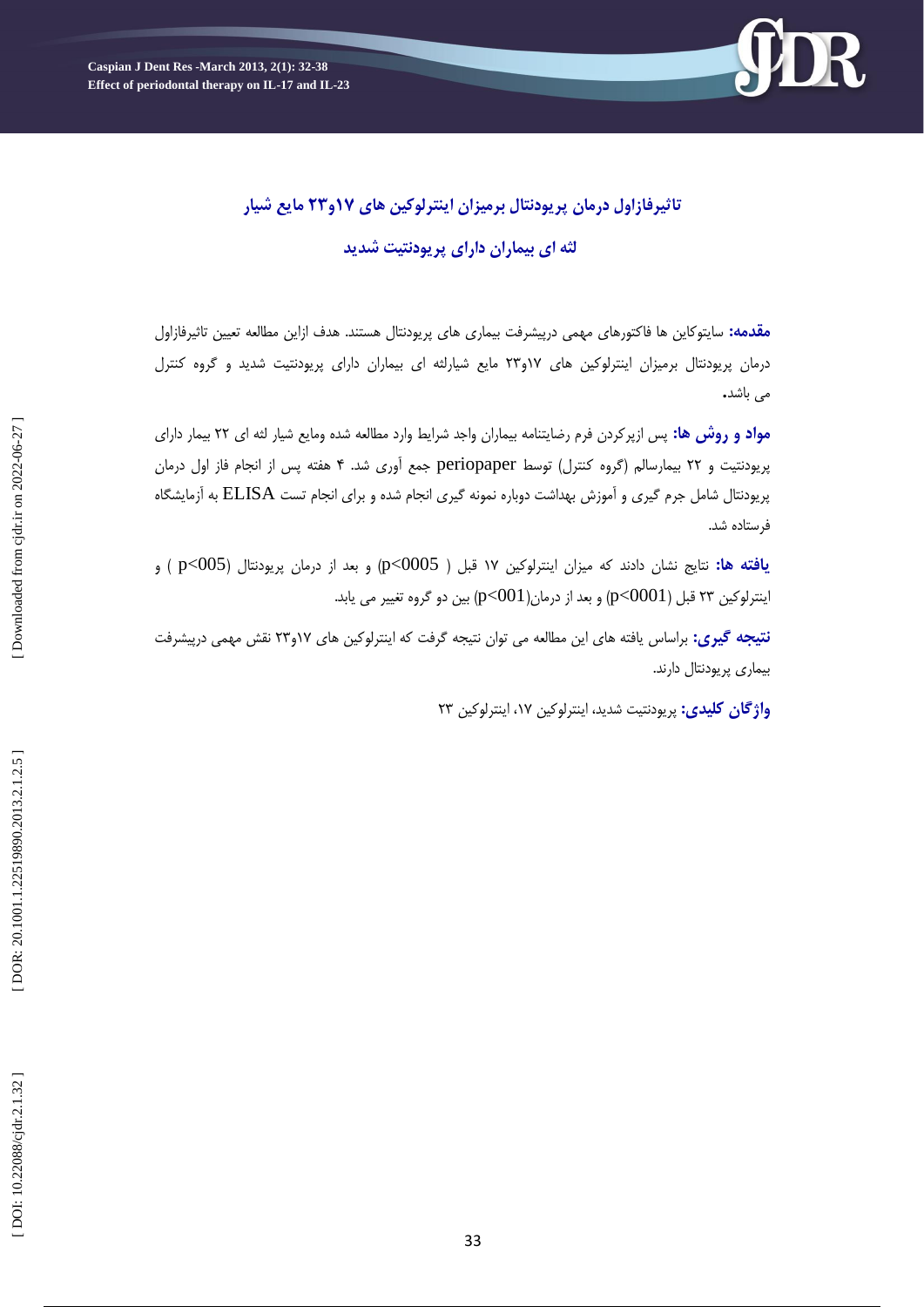

# **Introduction**

Periodontitis is the inflammation of tooth supporting tissues caused by a special group of microorganisms; it can lead to the progressive degeneration of periodontal ligament and alveolar bone loss, gingival recession or both by pocket formation, following the stimulation of the immune -system products or lack of therapy. Bacterial products can also cause tissue degeneration by affecting the immune system. Periodontal evaluation and treatment results are usually performed by clinical and radiographic examinations.

Investigating factors like pocket depth (PD), bleeding on probing (BOP) and the height of the alveolar bone crest are the common ways of evaluating periodontitis. The value of the present criteria has been questioned due to the recent progress in the pathogenesis of periodontal disease and the identification of immunologic factors. Some of the new methods of diagnosis are finding specific microorganisms in GCF, evaluating the nature of host response in serum, GCF, saliva, etc.

The products of the inflammatory response, including PMN cells, appear in the gingival crevicular fluid; the periodontium cells are influenced by pathogenic factors like cytokines, prostaglandins and periodontal pathogenic bacteria (1). Cytokines are the important factors in the progression of periodontal disease. The sources of cytokines are monocytes, macrophages and PMNs; they are the important parts of the defense system against bacterial lipopolysacaride and have important role in activating macrophages and differentiating CD8 and CD4.

It is generally agreed that the balance control between CD8 and CD4 (T -helper1 & T -helper2) plays a central role in the development of immunity in periodontal diseases. Th1 and Th2 products cause cellular and hemoral responses, respectively. In primary periodontal lesions, the Th1 cells slightly increase while advanced lesions tend to shift to Th2 cells (2). IL -17 is the product of Th1 and IL -23 is the product of macrophages and dendritic cells (3).

Considering the relationship between the two interleukins, it is expected that following the periodontitis progression, their rates change, as well. IL -23 is a heterodimer consisting of a single 19Kd (p19) chain paired with p40 protein of IL -12. This interleukin is produced by macrophages and dendritic cells in response to microbial infections. IL -23 receptors exist on T cells and natural killer cells (NKCs). Recent studies have shown that IL -23 has a significant role in resistance against some gram negative bacteria like klebsiella pneumonia. Stimulation and differentiation of T cells is a way through which IL -23 affects autoimmune responses.

IL -17 includes a family of 6 cytokines which are structurally interrelated. Some of these factors can cause tissue degeneration and hypersensitivity reactions and some others have significant role in resisting bacterial infections. The structure of these cytokines and their receptors is not the same and is different. IL -17A, F is one of the most specific members of this group and is produced by different cells including T-helper 1, 2 and T cell  $CD4^+$ . The distinction and durability of this interleukin depends on TGFß, IL -23 and cytokines that are generated during the immune response (IL -6).

IL -17 A, F affect endothelial cells and macrophage s and lead to the generation of IL-1, TNF $\beta$  and other chemokines. It also causes the generation of hematopoietic cytokines which stimulate the production of neutrophils. It seems that interleukin 17, generated by T -cells, is an important index of tissue destruction in autoimmune diseases (3).

In the study of Takashi et al. it is mentioned that the amount of IL -17 in GCF of the patients with acute periodontitis increases (4); however, in the study of Vernal et al, it is said that the amount of this interleukin decreases under the same conditions (5). Considering the disagreements and lack of sufficient studies, particularly in Iran, the aim of present study was to compare the change in the amounts of IL -23 and IL -17 in the gingival crevicular fluid of patients with acute periodontitis and healthy people before and after the first phase of periodontal therapy.

As mentioned before, according to the relationship between IL -23 and IL -17, the null hypothesis is that, the amount of interleukins increases in periodentitis which is an inflammatory process; also, following the first phase of periodontal therapy, the amount of interleukins decreases along with gingival inflammation reduction.

## **Method s**

In this clinical trial, intervention study, data collection was performed by a dentistry student under the superivision of a periodontologist. In order to avoid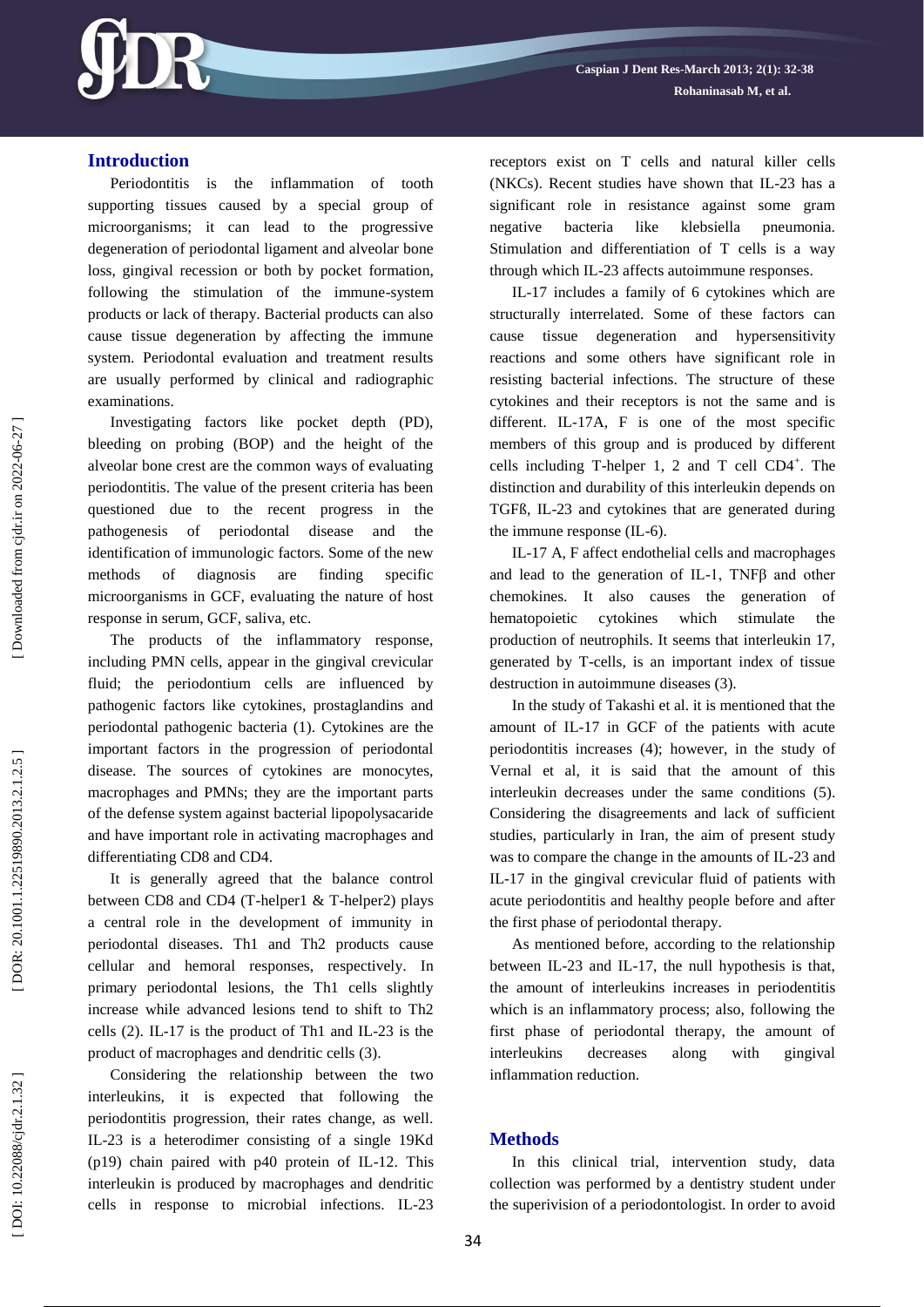

bias at the time of conducting the final tests, the samples were coded so that neither the operator, nor the observer would be aware of the nature of the samples under study.

For gathering GCF samples, the subjects were selected from the patients referred for dental treatment to the Dental School of Islamic Azad University Tehran and Shahid Beheshti Dental School in 2008 - 2009; treatment was carried out by selecting the available samples to enter into the study after obtaining their consent (by signing the enclosed letter of consent) for participating in the study.

The eligible cases included the patients who had generalized severe periodontitis diagnosed by measuring CAL (clinical attachment loss) and examining BOP (bleeding on probing). In the 25 patients with a minimum of 15 teeth including at least 10 posterior teeth; probing was performed on the 6 points of each tooth: mesiobuccal, distobuccal, mesiolingual, lingual and distolingual. In more than 30 areas, clinical attachment loss≥5 positive result of the diagnostic test BOP , was diagnozed as severe chronic periodontitis. In control group, periodontally healthy persons without any clear and stable gingival inflammation with CAL<1 and positive BOP were selected.

The exclusion criteria were patients that used antibiotics and immunosuppressive drugs (cyclosporine A, corticosteroids) and NSAIDS within the last 6 months, smoking during the recent 3 months, drug addiction within the last 3 months, diabetes, pregnancy and systemic diseases affecting the periodontium. Two GCF samples of all cases were gathered from the sites with the following features:

*Case group:* CAL≥5 mm in patients with severe periodontitis (area of posterior teeth)

*Control group:* CAL<1 and without any periodontal inflammation in healthy persons (BOP negative)

Moreover, the samples were not gathered from the restored the teeth, teeth with prosthesis restorations, decayed teeth, teeth with occlusal interventions (premature contact in the centric or lateral and protrusive occlusion) and hopeless teeth.

The members of the control group were equal to the case group in number and were selected from the persons referred to the university without periodontal disease. The age and sex of the cases were matched in case and control groups. In order to gather GCF, the

selected sites were isolated; saliva and gingival plaques were removed by a rubber cup and a scaler. The periostrips were placed inside the gingival sulcus of the teeth for 30 seconds. The strips with visible signs of blood or saliva were excluded from the study. Then, the periostrips were placed in a microtube and first kept under  $-20^{\circ}$ .

After collecting the required number of samples, 200µl BPs was added to all microtubes and after that, they were centrifuged at 10000 rpm for 30 minutes; then, the periostrips were removed and the solutions were kept at -70°C until ELISA test were performed. Then, the first phase of periodontal therapy (scaling  $\&$ root planning and oral hygiene control) was performed and the cases were called for re -sampling after 4 weeks. The said steps for gathering GCF from the areas of taking the first samples were repeated.

After making the required coordination with the laboratory in Shahid Beheshti University, the samples were forwarded for ELISA test and the amount of interleukins 17 and 23 was determined. The data obtained from the laboratory findings were the basis for statistical analyses. After performing Tukey test, it was found that the variables did not have a normal distribution. Therefore, the nonparametric tests were used for comparing the groups (Mann -Whitney U test). Spearman correlation coefficient test was used to determine the correlation between the variables. The criteria for statistical tests were considered according to the p-value≤0.05.

### **Results**

In table 1, descriptive statistical analyses were provided for age, CAL, PD, IL -17 and IL -23 before and after the treatment and the correlation between the following in the case (chronic periodontitis) and control groups, respectively.

The mean IL -17 saturation in case group was 30.27, and 17.29 for control group before the treatment and there was a significant difference between the two groups ( $p$ <0.005). The mean IL-17 saturation after the treatment was 27.66 for case, and 19.6 for control group. There was a significant difference between the two groups before and after the treatment  $(p<0.005)$ .

The mean IL -23 density was 33.77 and 14.08 before treatment and 28.93 and 18.52 after treatment for the case and control groups. Moreover, there was a significant difference between IL-17 and IL-23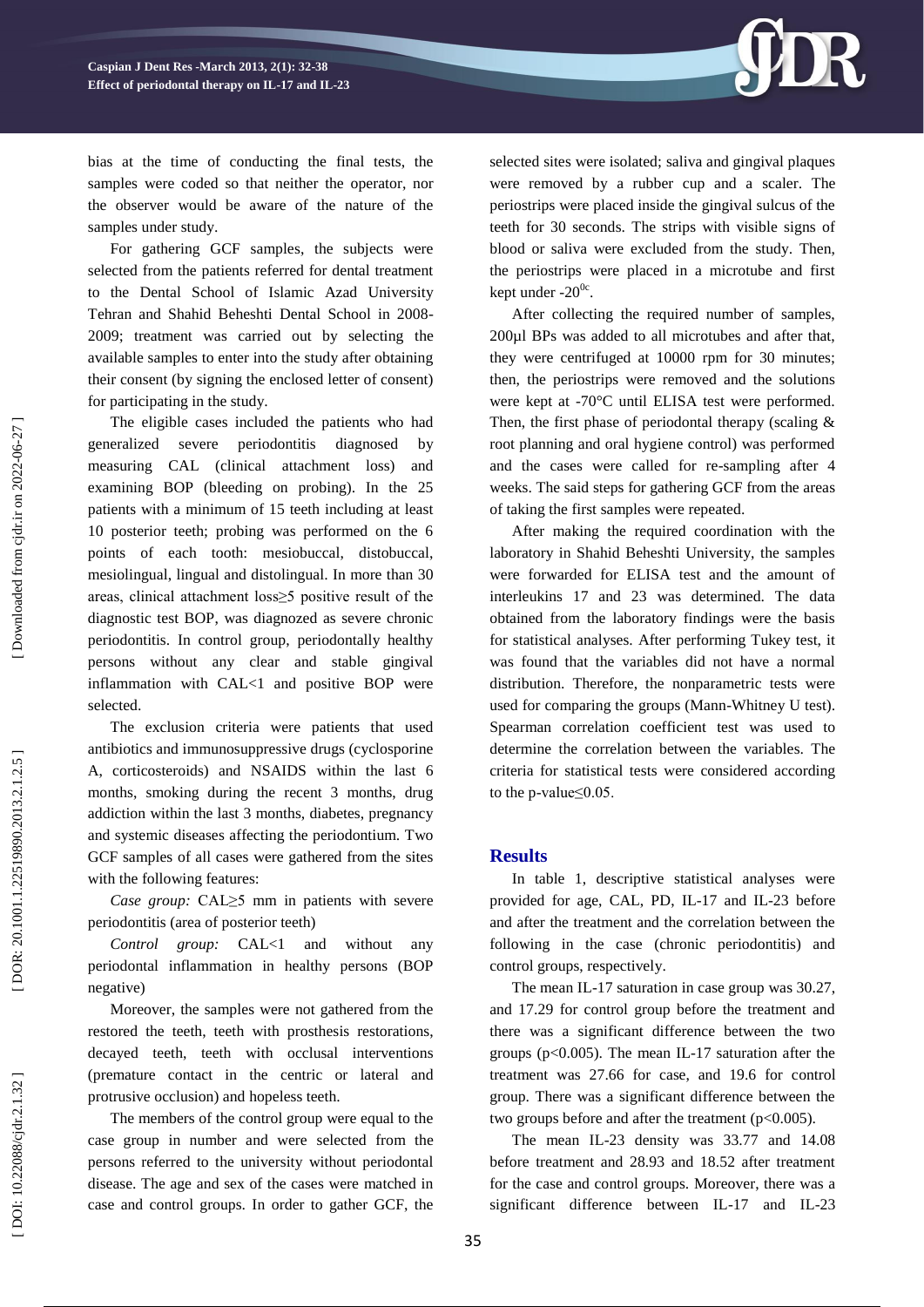

saturation before and after therapy in the case group  $(p<0.05)$ .

However, such a significant difference was not observed in the control group. In case group, there was a significant correlation between CAL and age (p<0.05), CAL and IL -17 saturation before therapy  $(p<0.005)$ , IL-17 and IL-23 before therapy  $(p<0.005)$  and IL -23 saturation before and after therapy (p<0.005). However, the correlation between CAL and age was negative and positive in other cases. In control group, there was only a negative correlation between CAL and IL-17 saturation before therapy  $(p<0.05)$  and no significant statistical correlations existed among the variables of the control group (figure 1, 2).

#### **Table 1. Descriptive statistical analyses for age, CAL, PD, amount of IL -17 and IL -23 before and after therapy**

| <b>Indices Variables</b>             | <b>Number</b> | <b>Minimum</b> | <b>Maximum</b> | <b>Mean</b> | <b>Standard</b><br>deviation |
|--------------------------------------|---------------|----------------|----------------|-------------|------------------------------|
| Age (Case group)                     | 22            | 45             | 62             | 51.45       | 5.12                         |
| Age (Control group)                  | 24            | 40             | 55             | 48.75       | 4.00                         |
| CAL <sup>*</sup> (Case group)        | 22            | 5              |                | 5.77        | 0.51                         |
| CAL (Control group)                  | 24            | 0              |                | 0.42        | 0.41                         |
| $PD^*$ (Case group)                  | 22            | 3              | 7              | 5.14        | 1.16                         |
| PD (Control group)                   | 24            |                | 3              | 1.83        | 0.70                         |
| IL-17 before therapy (Case group)    | 22            | 0.40           | 1.60           | 0.93        | 0.48                         |
| IL-17 before therapy (Control group) | 24            | 0.38           | 1.60           | 0.54        | 0.24                         |
| IL-17 after therapy (Case group)     | 22            | 0.30           | 0.70           | 0.40        | 0.12                         |
| IL-17 after therapy (Control group)  | 24            | 0.3            | 0.4            | 0.32        | 0.03                         |
| IL-23 before therapy (Case group)    | 22            | 64.00          | 290.00         | 113.00      | 64.37                        |
| IL-23 before therapy (Control group) | 24            | 59.00          | 89.00          | 64.25       | 8.29                         |
| IL-23 after therapy (Case group)     | 22            | 39.00          | 62.00          | 53.41       | 9.32                         |
| IL-23 after therapy (Control group)  | 24            | 39.00          | 59.00          | 45.71       | 8.06                         |

 \*CAL: Clinical Attachment Loss \*\* PD: Pocket Depth



**Figure 1. Level of IL -17 before and after treatment Figure 2.**



**Level of IL -23 before and after treatment**

### **Discussion**

The present research revealed that IL-17, and IL 23 amounts are significantly higher in cases with moderate to severe chronic periodontitis. Vernal et al. demonstrated an increase in IL -17 amounts in GCF samples and the surface fluid of gingival cells culture in chronic periodontitis (5). Honda et al. mentioned that the expression of IL -17 and IL -23 in periodontitis

cases is relatively higher and they suggested a new idea on periodontal disease pathogenesis considering the role of T cells (6). Ohyama et al. said that IL -17, and IL -23 expressions in periodontal lesions, particularly the regions adjacent to bone loss were significantly higher than the norml sites and they concluded that the activity and stimulation of Th17 cells could be observed in periodontal inflammatory lesions (7). In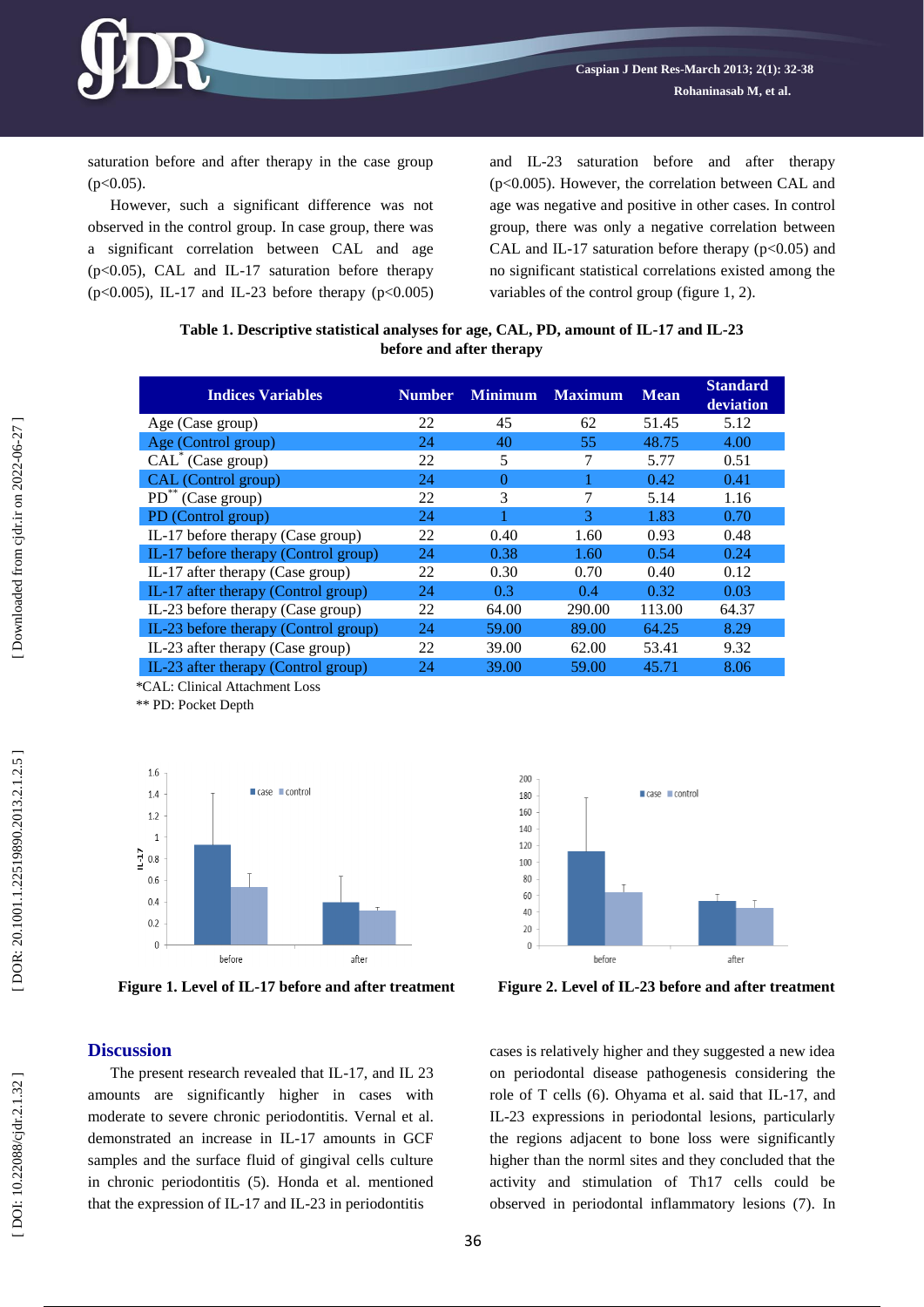

the study of Cardoso et al. in 2009, an increase in expression and presence of IL-17, 23, 6, IL-1 $\beta$  and TGF -β in chronic periodontitis was reported. Therefore, they considered an important role for Th17 cells in periodontal disease pathogenesis (8).

Evidently, there is a great compatibility between the findings and results obtained from the mentioned studies. We also found that the presence of IL -17 and IL -23 (as the most important cytokines inducing T cells distinction) was considerable.

Avani et al. mentioned that an increase in IL -18 amounts in GCF was seen in periodontal cases while IL -17 was not observed in any of the cases under study. Therefore, contrary to IL-17, IL-18 as an appropriate inflammatory index, was considered important (9). The difference between the findings and results gained from the mentioned study could be due to the following reasons: a) Difference in laboratory methods: in the mentioned study, GCF samples were gathered by Microcapillary pipettes on the gingival sulcus entry while periopaper or periostrips were used in our study. Furthermore, considering the fact that at least 50µl of samples would be needed for each ELISA test, the method of providing at least 100µl (for measuring IL-17, 18) out of the 1µl volume was not specified in the mentioned study) and since the mentioned study was carried out in India, racial differences might also be significant.

We also found that even after the therapy, the density difference in the case group remains significantly higher than the control group. Moreover, we specified that the difference between IL -17 density before and after therapy and IL -23 density before and after therapy in the case group was statistically meaningful. According to the available sources, no studies have been conducted on the effect of therapy in IL -17 or IL -23 density changes after therapy; thus, studies exclusively performed on the effect of periodontal therapy on other cytokines are presented below.

Thunell et al. expressed that primary periodontal therapy would lead to a decrease in the density of IL - 1α, β, IL -2, 3, 6, 7, 8, 12 and CCL5(10). Lopes et al. reported that following root planning and scaling in chronic periodontal cases, no meaningful difference for IL-1β density was seen before and after therapy  $(11)$ 

As mentioned before, in the present study, different cytokines, preferably those associated with IL -17, were studied and hence, they would have a significant role in

the specific immune section. In a study conducted by Lopes etal. only IL-1β was studied IL-1β is produced by almost all inflammatory cells and it has a remarkable role in severe (and not chronic) inflammation. The study of Thunell et al. is similar to our study in the way how cytokines play a role in specific defense and provide Th1 responses (like IL -2, 1 0 ) . Tsai et al. Reported that IFN -δ density reduction and IL -4 density increase were seen following non surgical primary periodontal therapy (12).

Although different cytokines are studied in the said study, it might be similar to our study in a way that a kind of reduction in Th1 activity and Th2 cells activity increase is referred to a reduction in IFN -δ density reduction (one of the most important Th1 cytokines) and IL -4 density increase (as one of the most important Th2 cytokines). This implies the change in Th cells balance. We also found that IL -17 and IL 23 densities reduce following therapy.

In addition, in the present study, it was found that there is a meaningful correlation between CAL and IL - 17 density before treatment in the control group (p<0.05). In the case group, IL -17 and IL 23 densities are meaningfully correlated before and after therapy (p<0.005). Since there were no similar articles available in this field, the findings could not be compared with any other studies.

### **Conclusion**

According to the results of the present study , the first phase of periodontal therapy can decrease the amount of inflammatory cytokines and therefore plays a significant role in periodontitis treatment, bone loss reduction and gingival tissue recovery .

### **Acknowledgments**

The authors are grateful to Shahid Beheshti Immunology Institute for performing ELISA tests.

**Funding:** Personal expenses were used for this study **. Conflict of interest:** There is no conflict of interest **.**